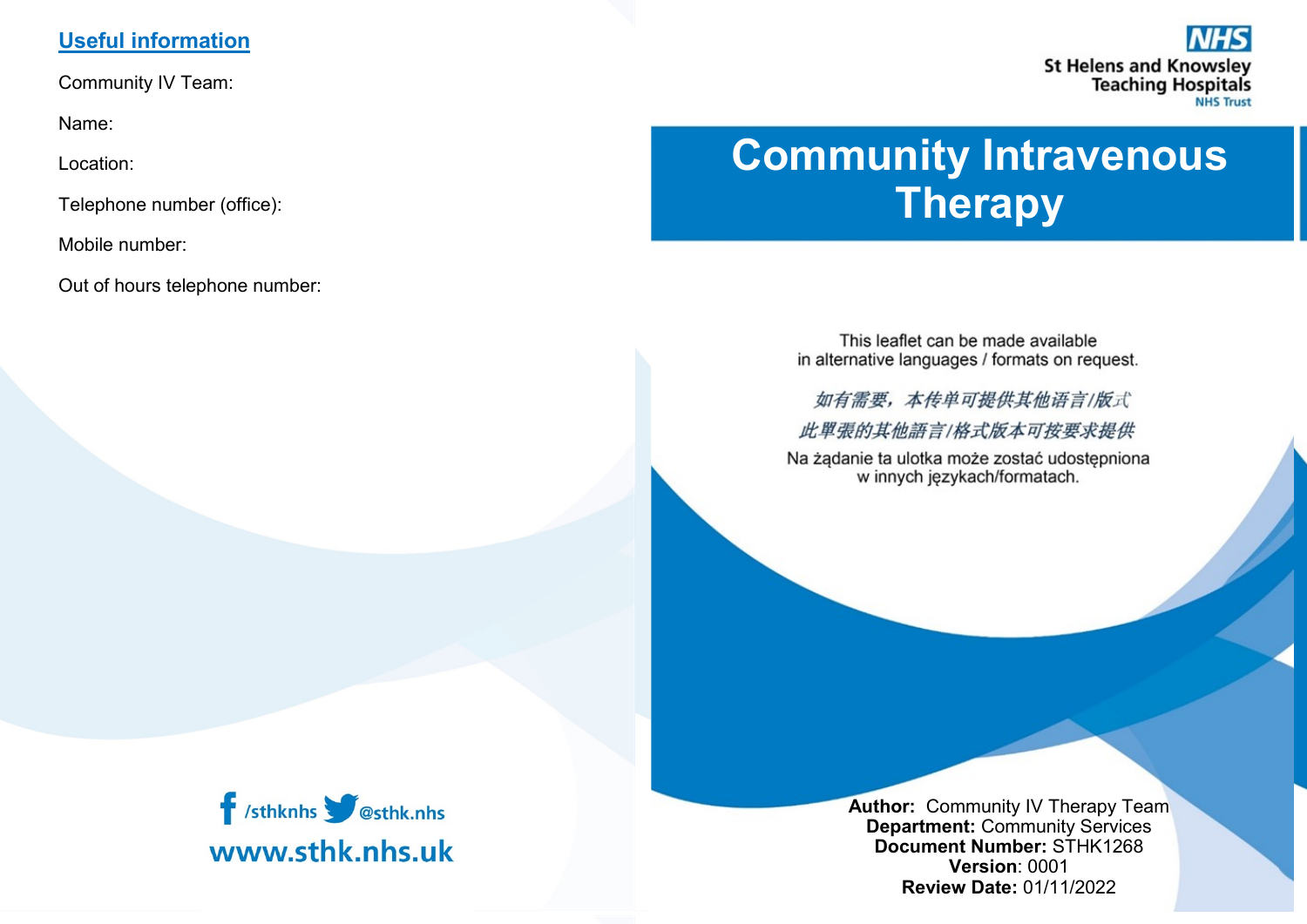# **General information**

The Community Intravenous Therapy Team delivers services in St Helens and Knowsley.

The service operates seven days a week, 24 hours a day including bank holidays.

The team consists of intravenous therapy (iv) nurses and community nurses. Together they provide treatment to patients within their own home or in a community clinic.

Depending upon circumstances some patients may not need to be admitted to hospital as treatment can be provided at home. This will involve a nurse visiting your home to give the treatment you need at the required times.

Written and verbal information, together with contact numbers, will be given to you on the first visit.

Your GP or community matron may be able to refer you to the service.

# **Advantages of home IV Therapy**

- You can be treated at home. If this is not appropriate you can have an appointment in a local community clinic
- Your independence can be maintained
- There is no travelling time or expense
- A nurse will review you at each visit
- You will be reviewed by the hospital or GP practice at specified times.

We appreciate that some patients need to continue to work whilst receiving treatment.

We will support you in this by being as flexible as possible.

#### **Who will remove my line when I no longer need it?**

It is important that as soon as your line is no longer in use it is removed. This can be done by members of the hospital staff or the community nurses. Your PICC line should be removed at the earliest opportunity once a decision has been made that you no longer need it.

## **Medication at home**

When you are sent home from hospital all of your medications will be sent home with you. It is your responsibility to collect your medication and any further supplies that you require. However, if you were referred to the service by your GP the medication will be supplied from a local pharmacy or store and may result in a slight delay. Your treatment will be given to you as directed by the doctor in charge of your care. This can be once, twice or three times a day.

If you are receiving twice or three times daily medications your appointment times will be fixed. However, if you are on once a day medication we will either give it to you in the morning or the afternoon depending upon how many patients are being treated.

St Helens and Knowsley patients can enquire about their appointment by ringing 01744 626702.

# **Consent**

Now that you have been given and read this information leaflet you will be able to ask questions and discuss all aspects of your treatment with your nurse. Following this discussion you will be asked to sign a consent form. The consent form indicates that you have read and understood the information that you have been given and had the opportunity to ask questions. It is also to say that you agree that if and when appropriate we will share any relevant and necessary information with other healthcare workers that are involved in your care.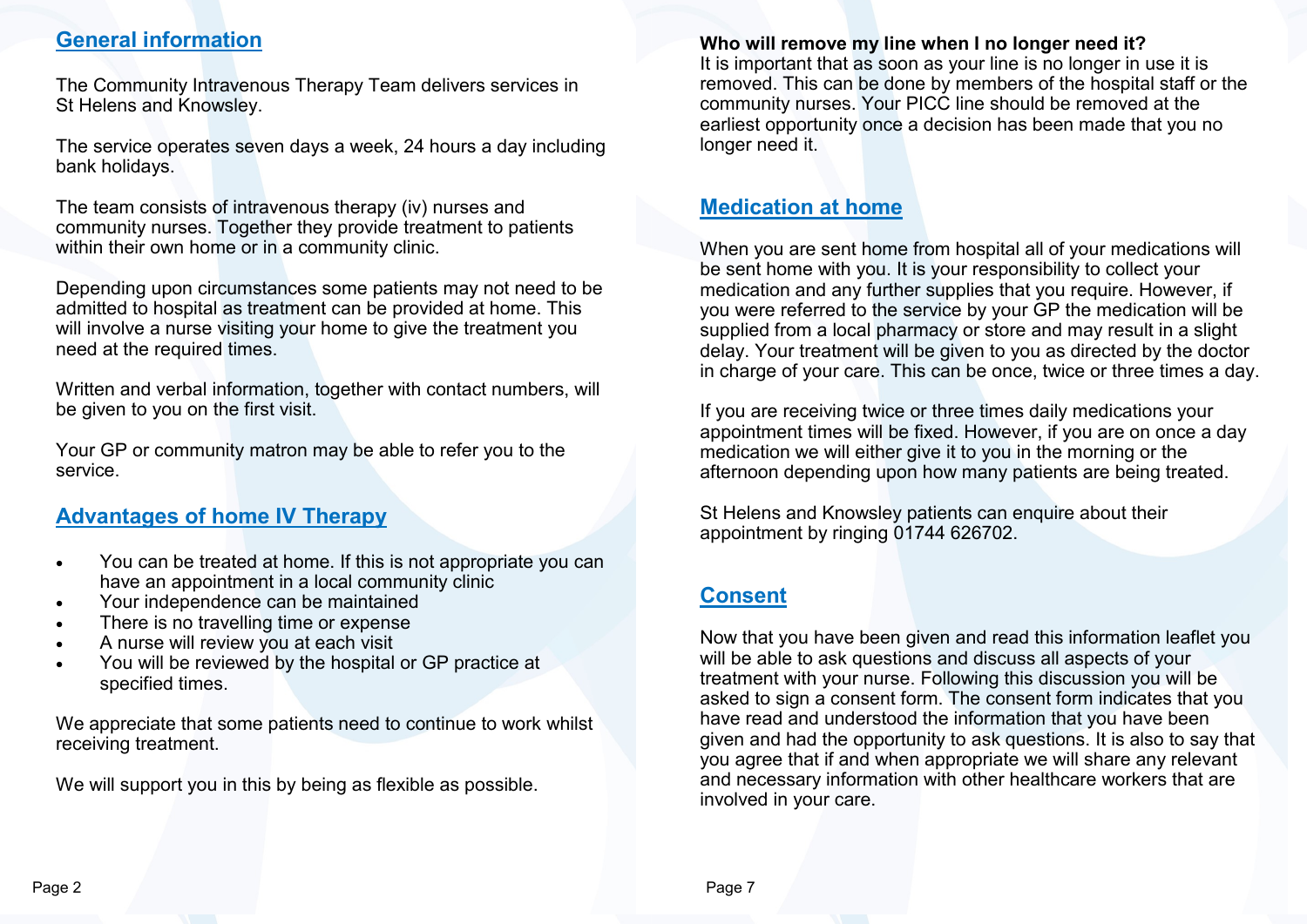## **Potential side effects of devices**

#### **Infection**

Members of the iv team and other community nurses are trained in all aspects of infection control and prevention. They follow strict guidelines and procedures to maintain high standards.

#### **Phlebitis (inflammation of the vein)**

This can sometimes occur when a device has been in place for a couple of days. The nurses will check your device at every visit and if this is a problem they will either remove it or take measures to treat it.

#### **Damaged line**

The lines that are put into your vein are quite delicate and may sometimes break or leak.

## **Frequently asked questions**

#### **Can I bathe or shower?**

You can still bathe or shower with a device in place but it needs to remain clean and dry. Your doctor can prescribe a waterproof cover to stop the line getting wet. Swimming is not advised with one of these devices in place as there is a high risk of infection and excessive movement can make the PICC line come out.

## **Can I play sports?**

Sports which involve vigorous exercise are discouraged, as there is a risk your PICC line may become dislodged because of excessive movement. There are many other pursuits which are acceptable.

## **Can I go to work?**

If your doctor feels that you are able to continue working the iv team will try to be as flexible as possible in order to help you to do this. We can arrange for you to have visits before or after work if this is suitable.

## **Risks**

There are a number of risks associated with having iv treatment, which will be explained to you at the initial visit. The information will depend upon the type of treatment you are receiving.

Some general risks include:

Pain, inflammation, redness, heat, fever, sweats, chills, raised temperature and feeling generally unwell.

If you are suffering from any of the above please inform a nurse at the earliest opportunity. The PICC lines can, in some cases, be repaired by the iv team. If your line should snap when the nurse is not present you should clamp the end with a clothes peg or stick it down to your arm to prevent it from entering your blood stream.

## **Thrombosis (blood clots)**

Occasionally PICC lines can become blocked. If you notice any unusual swelling or discolouration in your neck, arm or hand on the side that your device is placed, please contact the nurse on the number given to you or the number on the back of this booklet. Sometimes the vein in which the line is placed can also become blocked and if this occurs you will need to attend hospital to be checked.

## **Reactions**

Reactions to medications are rare. Most commonly they are related to the first few doses given. They can be classed into three main groups:

- **Mild** e.g. headaches, chills, fevers, nausea, vomiting, joint or back pain and lightheadedness/dizziness
- **Moderate** e.g. chest pain, wheezing, itching or nettle rash
- **Severe** e.g. tightness of the throat, severe headaches or shaking, severe dizziness or fainting, severe breathlessness / wheezing, collapse, sensation of pressure.